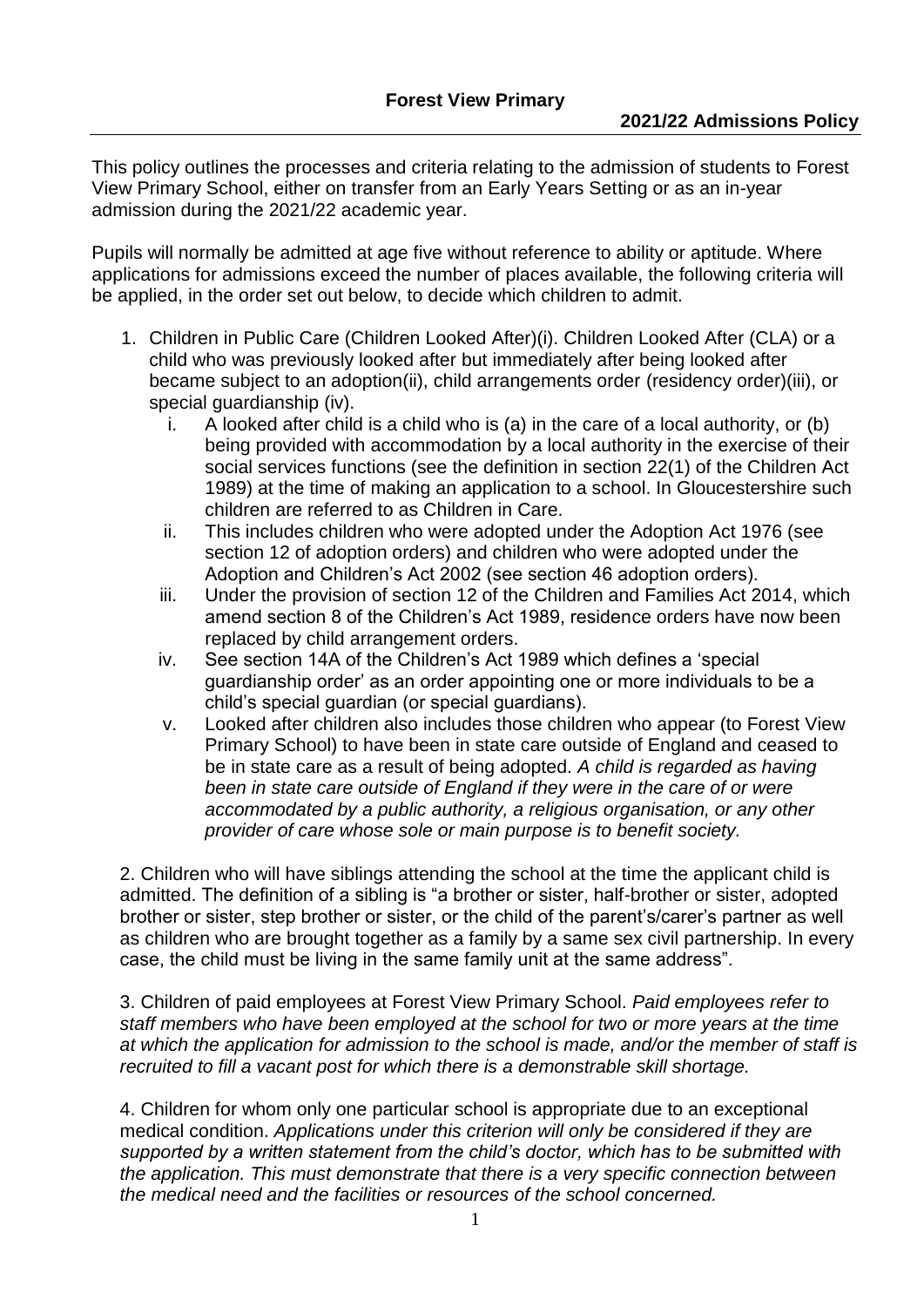5. Children with the strongest geographical claim, measured in a straight line from the ordnance survey address point of the child's home address (including flats) to the ordnance survey address point of the school, using the Local Authority's computerised measuring system on behalf of Forest View Primary School (admissions authority), with those living closer to the school receiving the higher priority.

Where any particular category at points 1-4 above is oversubscribed, criterion 5 (strongest geographical claim based on straight line distance) will be used to determine which child is offered a place.

In the event of a tie between two or more children when applying criterion 5 (strongest geographical claim based on straight line distance) where there are not enough places available to offer all children a place at the school, a process of random allocation will be followed by the school. This will be in the form of a manual process which is overseen by an independent person.

### **Notes:**

.

- A child with a statement of Special Educational Needs or an Educational Health Care Plan (EHC), who names Forest View Primary School explicitly in the statement, is required to be admitted to the school.
- Where twins or children from multiple births are part of a random allocation process they will be considered as one applicant if the number of available places allows.
- Any application received after the closing date, as published by the Local Authority, will be considered after all the other on-time applications received.

# **Admission Number**

The Published Admission Number (PAN) for Forest View Primary School is 60 for year groups EYFS, 1, 2, 3, 4 and 5. For year 6 the PAN is 45. This is the number it is obliged to admit into each year group. This number is based upon a capacity assessment, which takes into account the area of teaching and non-teaching space available, ensuring that health and safety is not compromised, nor the quality of teaching and learning in the school adversely affected.

### **Application for Places**

As an academy, Forest View Primary School is the Admissions Authority for the school. The school will submit its Admissions Criteria to be part of the admissions process bought in from the Local Authority. Applications for places can only be made through this process.

Parents/carers should make any application for an in-year place directly to the school. Parents/carers can request an application form for an in-year admission from the school office.

# **Admission of Summer Born Children for Reception Entry**

The Governing Body of Forest View Primary School acknowledges the updated advice from the Department of Education that, parents/carers of "summer born" children (born between 1 April and 31 August) may request to start the Reception Class of a school a whole academic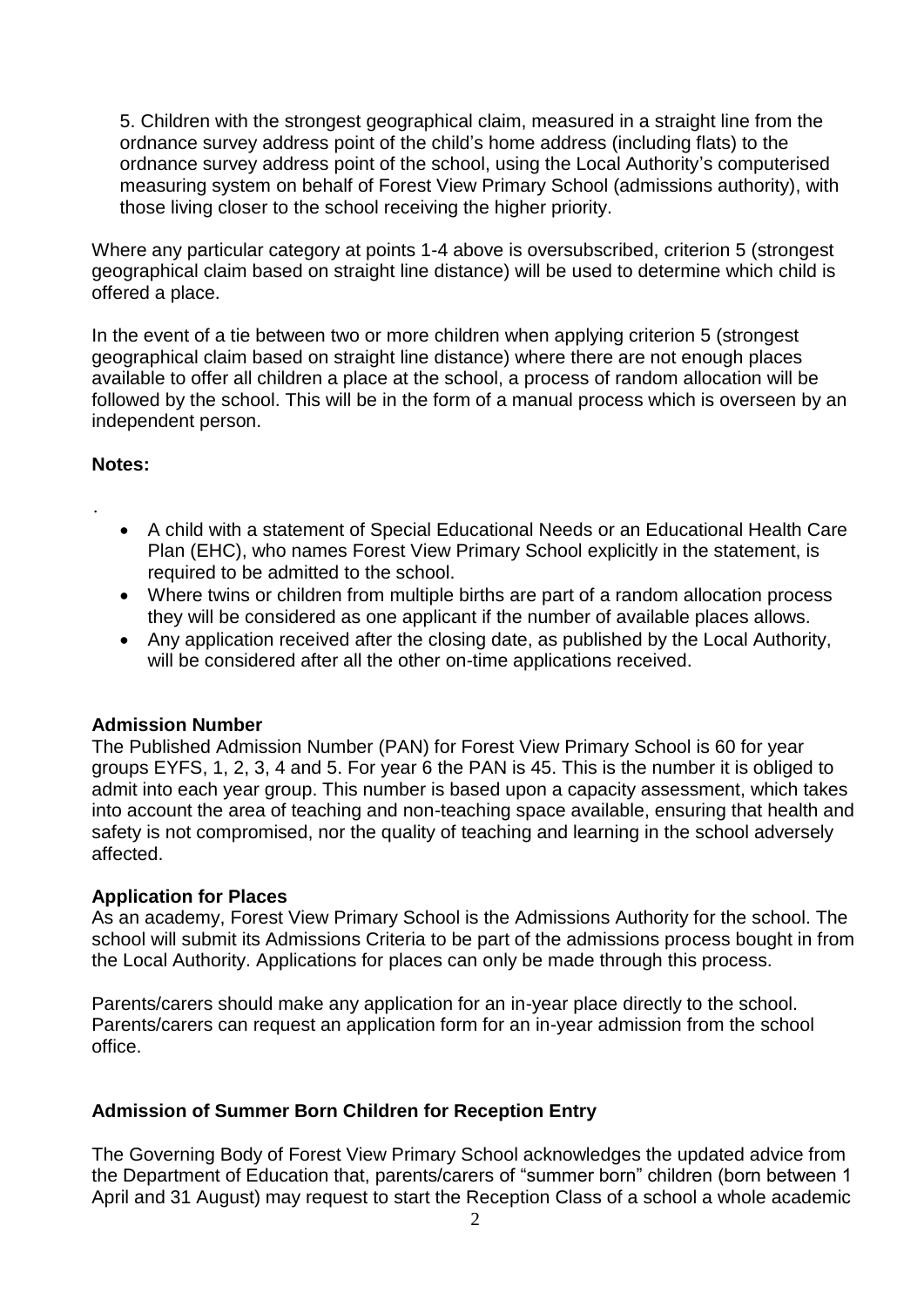year later. The Governing Body will make a decision on behalf of Forest View Primary School. We follow the Local Authority process which states that parents can only apply for a Reception place at a school once and must apply for a place during the standard application process timeline for their chronological year group, stating their reasons for requesting deferred entry to the following year. The Governing Body will decide whether the deferred entry can be approved for the school.

## **Normal Admission Round**

The term 'normal admissions round' refers to all applications for admission to the main year of entry of the school i.e. Reception for Infant and Primary Schools. Applications made during the normal admissions round will be made in advance of the academic year in which the child is due to start at the new school. Children are entitled to a full-time place, however, may attend part-time until later in the school year but not beyond the point at which they reach compulsory school age.

## **Waiting Lists**

When the school, or particular year groups are full the school operates a waiting list in accordance with the oversubscription criteria. Once placed on a waiting list a parent/carer can enquire as to their position on the list by contacting the school. From time to time the school will update the waiting list by contacting parents/carers who must confirm their wish to remain on the waiting list. The lists for Reception, year 1, year 2, year 3, year 4 and year 5 will continue into the next academic year.

The school has signed up to the Fair Access Protocols which is managed by the Local Authority. Should vulnerable pupils within these protocols require a place at the school, they will take precedence over any child on the waiting list.

# **Fair Access Protocols**

The school is part of the In-Year Fair Access Protocols held by the Local Authority. Should a vulnerable child within these Protocols require a place at the school, they will take precedent over any child on the waiting list, as outlined in the admissions code for schools. Any child that has the school named explicitly in their statement/Education Health Care Plan (EHC) will be given precedent over any child on the waiting list.

### **Admission Appeals**

In the event of a child being denied admission, the parents/carers have the right of appeal in accordance with School Admission Appeals Code of Practice. Appellants wishing to appeal should submit their written appeal to the Admissions Authority (Forest View Primary School). Appeals for places on transfer for on-time applications must be heard by the  $6<sup>th</sup>$  July or the next working day if the 6<sup>th</sup> July falls on a weekend. Late application appeals should be heard at the same time, if feasible, but must be heard within thirty school days of the appeal being lodged. Appellants must be allowed at least ten school days from the date of notification that their application was unsuccessful, to prepare and submit their written appeal. Appellants must be given written notice of the date of the appeal at least ten school days in advance of the hearing. All appeals will be heard by an Independent Appeal Panel with an independent clerk.